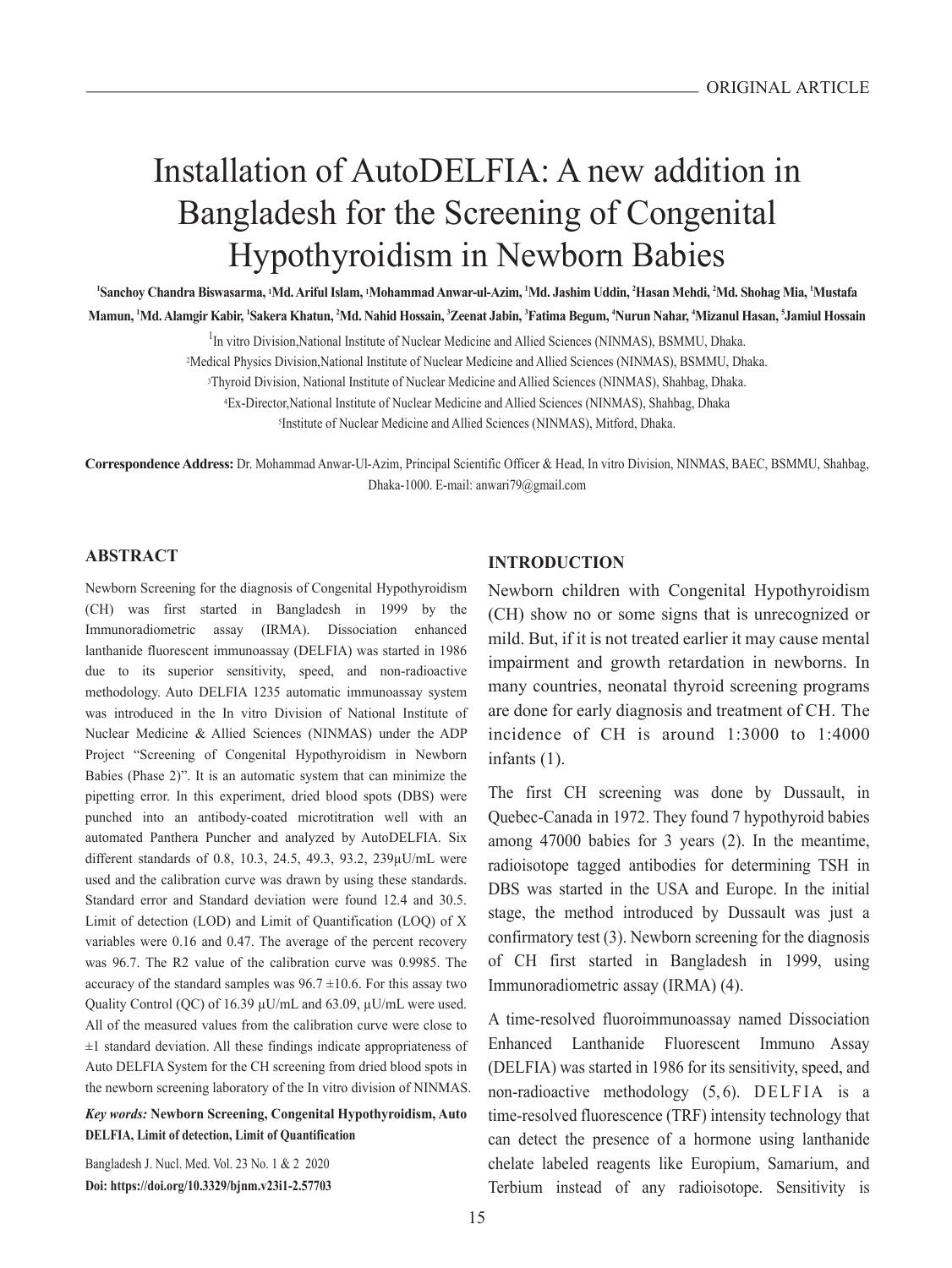increased because of the dissociation-enhancement principle. There is a big difference between excitation and emission peaks that can decrease the signal to noise ratio. The Europium chelate is excited at 320 or 340 nm and Fluorescence is measured at 615 nm (7,8).

Despite the accuracy of the test programs, nearly 5% of CH cases may remain undetected in any screening program. The cause of failure may be sampling or unsatisfactory analysis (9). For solving these problems, a software based automated analyzer is required which can analyze the samples without any man-made error of analysis. Auto DELFIA 1235 automatic immunoassay system can analyze the samples only by using software without any manual punching or pipetting error (10).

# **MATERIALS AND METHODS**

### **(a) Reagents**

Reagents were bought from PerkinElmer Life and Analytical Sciences, Wallac Oy, Mustionkatu 6, Turku, Finland. Six different standards of 0.8, 10.3, 24.5, 49.3, 93.2, 239µU/mL were used. All of them were prepared by using Tris-HCl buffered (pH 7.8) salt solution with bovine serum albumin, and  $\leq 0.1\%$  sodium azide as a preservative. Standards have been calibrated against WHO international standards. Anti-human alphafetoprotein (hAFP)-Eu tracer was mixed with Tris-HCl buffered (pH 7.8) salt solution with bovine serum albumin, and <0.1% sodium azide as a preservative. Wash concentrate of Tween 20 was added with Tris-HCl buffered (pH 7.8) salt solution and Germall II as a preservative. The enhancement solution was the mixture of Triton X-1002, acetic acid, and chelators.

# **(b) Instruments**

Panthera Puncher, Plate processor 1235 automatic immunoassay system, and specimen gate software were paralleled for analysis. Panthera Puncher is a next-generation automatic punching machine that can punch 9 plates at a time and punched information can be exported to plate processor AutoDELFIA manager 3.0. After analyzing by AutoDELFIA workstation 3.0, all of the results go to the specimen gate.

DBS were punched into an antibody-coated microtitration well with an automated Panthera Puncher<sup>TM</sup>. After completing punching, the plate was ejected from the Panthera puncher. All of the sample information on the plate were exported to AutoDELFIA software through the LIS system. If any sample was not exported to Auto DELFIA worksheet, information can manually be given through the plate generator. When plates were inputed to the AutoDELFIA workstation, AutoDELFIA manager 3.0 demand sufficient reagents and liquids. After the addition of all of the required reagents amount, command is given to Auto DELFIA manager 3.0, for analyzing the samples, and the report comes to the result viewer and finally to the specimen gate for genarating the final report.

# **DATA ANALYSIS**

Obtained data were analyzed by using Microsoft excel. Regression, standard error and percent recovery was calculated from excel equations.

# **RESULTS AND DISCUSSION**

**(a) Calibration curve:** A standard calibration curve (Figure 1) was drawn by using six different standards of 0.8, 10.3, 24.5, 49.3, 93.2, 239µU/mL (Table 1). Table 2 shows the regression analysis of calibration curve.

| <b>Serial No.</b> | <b>Blood Concentration</b> | <b>NTSH Counts</b> |
|-------------------|----------------------------|--------------------|
|                   | 0.8                        | 1253               |
| 2                 | 10.3                       | 7550               |
| 3                 | 24.5                       | 17379              |
| 4                 | 49.3                       | 36550              |
|                   | 93.2                       | 66008.5            |
| 6                 | 239                        | 155325.5           |

#### **Table 1: NTSH counts of standard samples**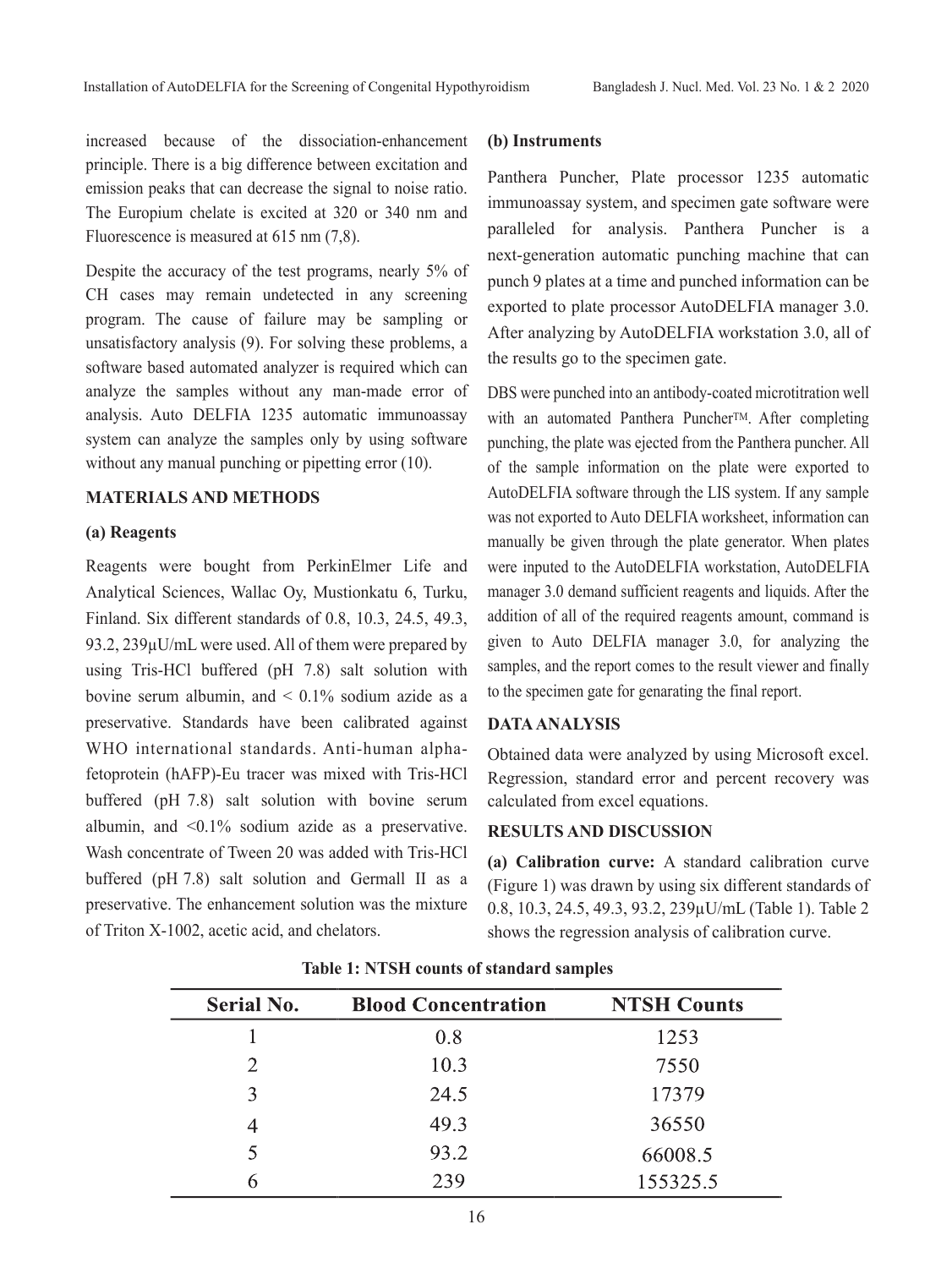

**Figure 1: Calibration curve of the standard known samples**

|  |  | Table 2: Regression analysis of calibration curve |  |
|--|--|---------------------------------------------------|--|
|  |  |                                                   |  |

| <b>Serial</b><br>no. | <b>Topic</b>                  | Value     |            |
|----------------------|-------------------------------|-----------|------------|
|                      |                               | Intercept | X variable |
|                      | Standard error                | 1334.02   | 12.4       |
| 2                    | Standard deviation            | 3267.70   | 30.5       |
| 3                    | Limit of Detection (LOD)      | 16.7      | 0.16       |
| $\overline{4}$       | Limit of Quantification (LOQ) | 50.53     | 0.47       |

The limit of detection is the lowest analyte concentration that can be analyzed from samples. In this method, LOD is quite lower which indicates higher sensitivity of the analytical method. An analytical method is simply not capable of measuring the analytical concentration to zero. There is some limit of Blank. In this assay, the LOD of X variable means TSH concentration in the blood and is 0.16 and for intercept means NTSH count is 16.7.

LOQ is another important analytical term in the assay of biological samples for the determination of TSH. The LOQ of this assay for the X variable is 0.47. It indicates that biological samples with lower amounts of TSH can be analyzed with good accuracy and precision. For the DBS collected from the umbilical cord blood, the cut off value was set to 20 µU/mL.

| <b>Serial</b><br>no. | <b>Standard</b><br>Concentration | <b>NTSH</b> counts | Found<br>Concentration | % Recovery |
|----------------------|----------------------------------|--------------------|------------------------|------------|
|                      | 0.8                              | 1253               | $-1.76$                | $-219.8$   |
| $\mathfrak{D}$       | 10.3                             | 7550               | 7.98                   | 77.47      |
| 3                    | 24.5                             | 17379              | 23.18                  | 94.61      |
| $\overline{4}$       | 49.3                             | 36550              | 52.82                  | 107.15     |
| 5                    | 93.2                             | 66008.5            | 98.38                  | 105.56     |
| 6                    | 239                              | 155325.5           | 236.5                  | 98.95      |

**Table 3: Percent of recovery of known standard samples in the calibration curve**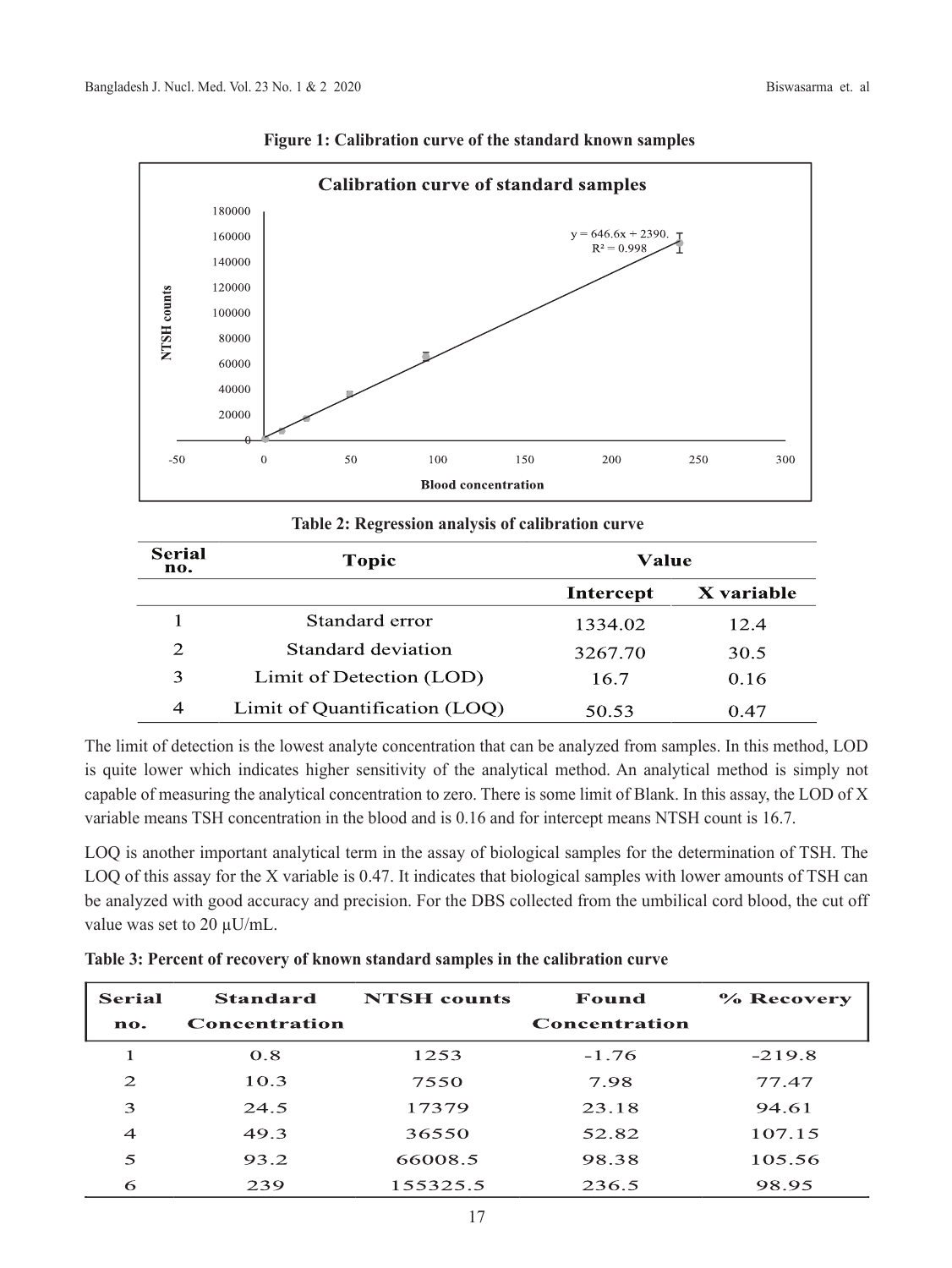In the calibration curve, the percent recovery of all X coordinates was approximately 100 percent except for one value, which was quite close to the LOQ value. Except for this value, the average of the percent recovery was 96.7 (Table 3).  $\mathbb{R}^2$  value of the calibration curve was 0.9985. The value of  $\mathbb{R}^2$  lies between -1 to +1. For this calibration curve, the value of  $\mathbb{R}^2$  was quite closer to 1 which indicates a good calibration curve for unknown sample analysis. The accuracy of the standard samples was  $96.7 \pm 10.6$ .

## **(b) Quality control:**

Quality control (QC) is very important for every assay because it represents whether the assay is working well or not. For this assay, two QC of 16.39 µU/mL and 63.09, µU/mL was used. These two QC values (Figure 2 and Figure 3) were measured by using standard calibration curves and were repeated the same sample to 144 times. All of the values were close to  $\pm 1$  standard deviation.





**Figure 3: Variation of quality control 2**

The standard calibration curve was drawn repeatedly twelve times (Figure 4). The target value of the intercept was 652.86. Every time this NTSH intercept value was near to the target value in the range of  $\pm 2$  standard deviations.



**Figure 4: Graphical representation of the intercept variation of twelve celebration curves.**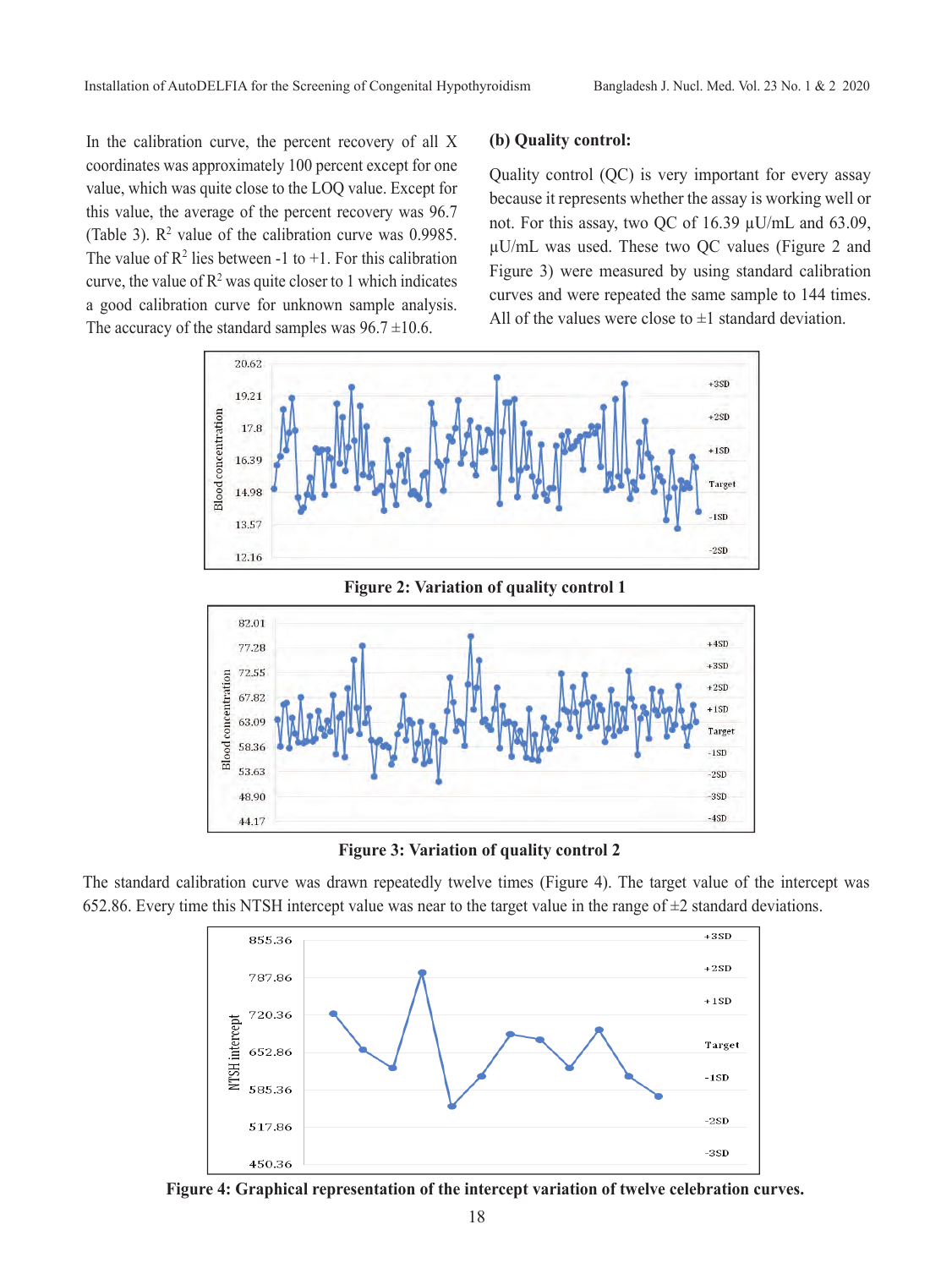The target value of the NTSH slope was 704.50 (Figure 5). All of the values of slope in the different calibration curve were near to the target value in the range of  $\pm 2$  standard deviations.



Figure 5: Variation of NTSH slope in 18 calibration curve.

## **CONCLUSION**

The above finding stated the suitability of AutoDELFIA System for the CH screening from dried blood spots (DBS) in the newborn screening laboratory of the Invitro division of NINMAS and it can detect a very low range of thyroid-stimulating hormone concentrations up to 0.16 µU/mL. Auto DELFIA 1235 automatic immunoassay system was introduced with the funding from the ADP Project "Screening of Congenital Hypothyroidism in Newborn Babies (Phase 2)", jointly implemented by Ministry of Science & Technology (MOST) and Bangladesh Atomic Energy Commission (BAEC). This system is also the latest and first-time addition in the field of newborn screening research and service in Bangladesh.

# Acknowledgment

We are thankful to all laboratory staff of the In vitro Division of NINMAS for their immense participation in the ongoing congenital hypothyroidism screening program, despite of the heavy regular workload. We are also thankful to the respected directors Institute of Nuclear Medicine & Allied Sciences (INMAS) for their continuous support for the collection of DBS samples from all over the country. We also want to pay our special gratitude to the Ministry of Science and

Technology (MOST) of the Government of the People's Republic of Bangladesh for funding the Project.

# **REFERENCES**

- Büyükgebiz A. Congenital hypothyroidism clinical aspects and late 1. consequences. Pediatr Endocrinol Rev. 2003;1 Suppl 2: 185-90; discussion 190.
- $2.$ Deladoey J, Ruel J, Giguere Y, Van Vliet G. Is the incidence of congenital hypothyroidism really increasing? A 20-year retrospective population-based study in Quebec. The Journal of Clinical Endocrinology & Metabolism. 2011 Aug 1;96(8):2422-9.
- $\overline{3}$ . Dilli D, Özbas S, Acıcan D, Yamak N, Ertek M, Dilmen U. Establishment and development of a national newborn screening programme for congenital hypothyroidism in Turkey. Journal of clinical research in pediatric endocrinology. 2013 Jun;5(2):73.
- $4.$ Website. [Cited 7 Sep 2020]. Available: https://www.researchgate.net/publication/51439695\_Newborn\_scree ning in Bangladesh
- 5. Rose SR, Brown RS, American Academy of Pediatrics, American Thyroid Association, Public Health Committee. Update of newborn screening and therapy for congenital hypothyroidism. Pediatrics. 2006 Jun 1;117(6):2290-303.
- 6. Büyükgebiz A. Newborn screening for congenital hypothyroidism. Journal of clinical research in pediatric endocrinology. 2013 Mar;5(Suppl 1):8.
- $\overline{7}$ . McDade TW, Williams S, Snodgrass JJ. What a drop can do: dried blood spots as a minimally invasive method for integrating biomarkers